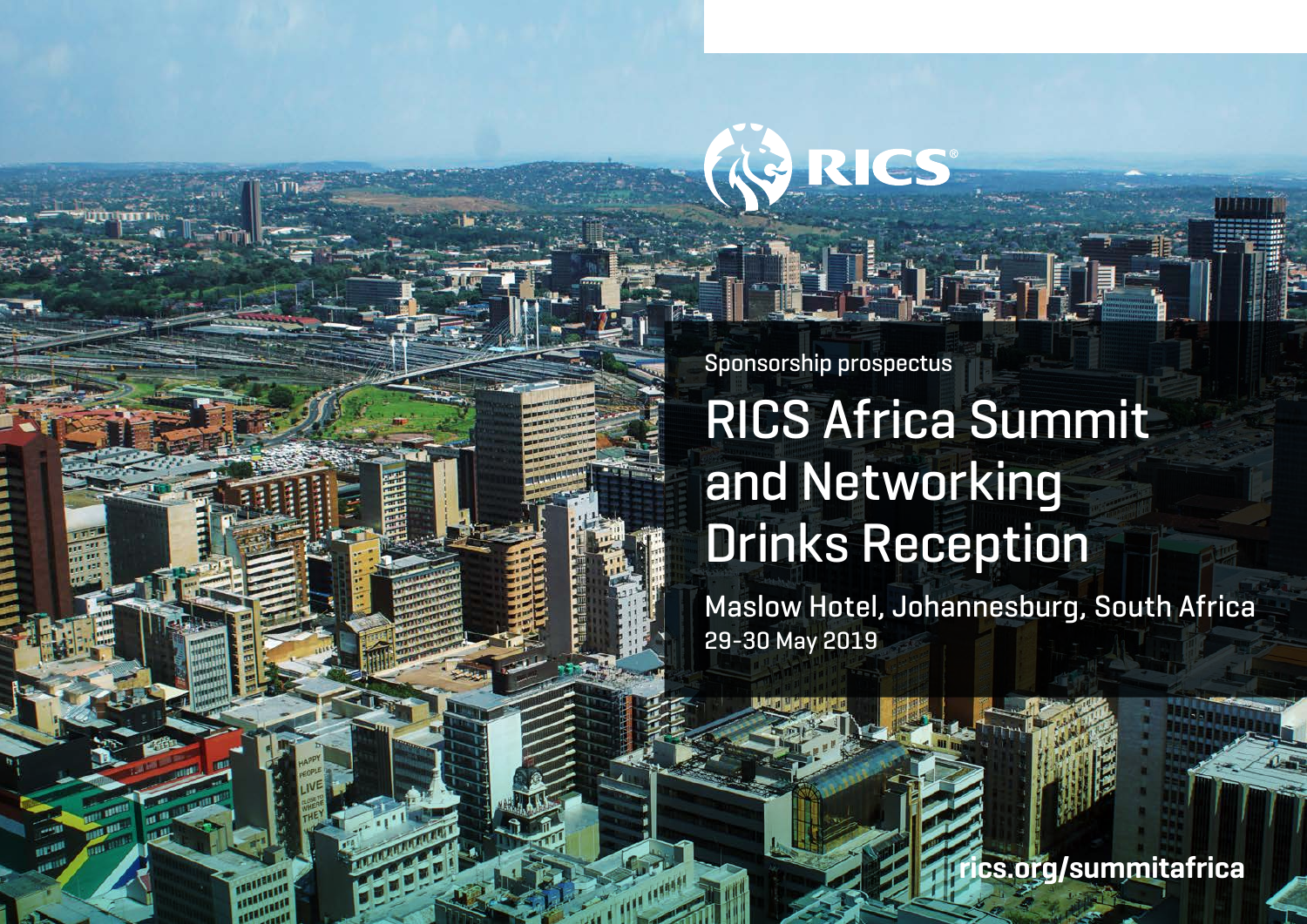

# Africa Summit and Networking Drinks Reception

### The concept

RICS is a global professional body. We promote and enforce the highest professional qualification and standards in the development and management of land, real estate, construction and infrastructure. Our name promises the consistent delivery of standards – bringing confidence to the markets we serve. The work of our professionals creates a safer world: we are proud or our profession's reputation and we guard it fiercely.

## Summit theme and concept

This year's theme "Investing with Impact – Collaboration and Innovation" will focus on how collaborative partnerships and impactful investment is shaping the future of Sub-Saharan Africa. Key topics for discussion will include an in-depth look into inward investment, geopolitics and cross-border collaboration, as well as an examination of current and future investment trends in cities, renewable energy and transport infrastructure. The agenda will also address established and emerging models of funding.









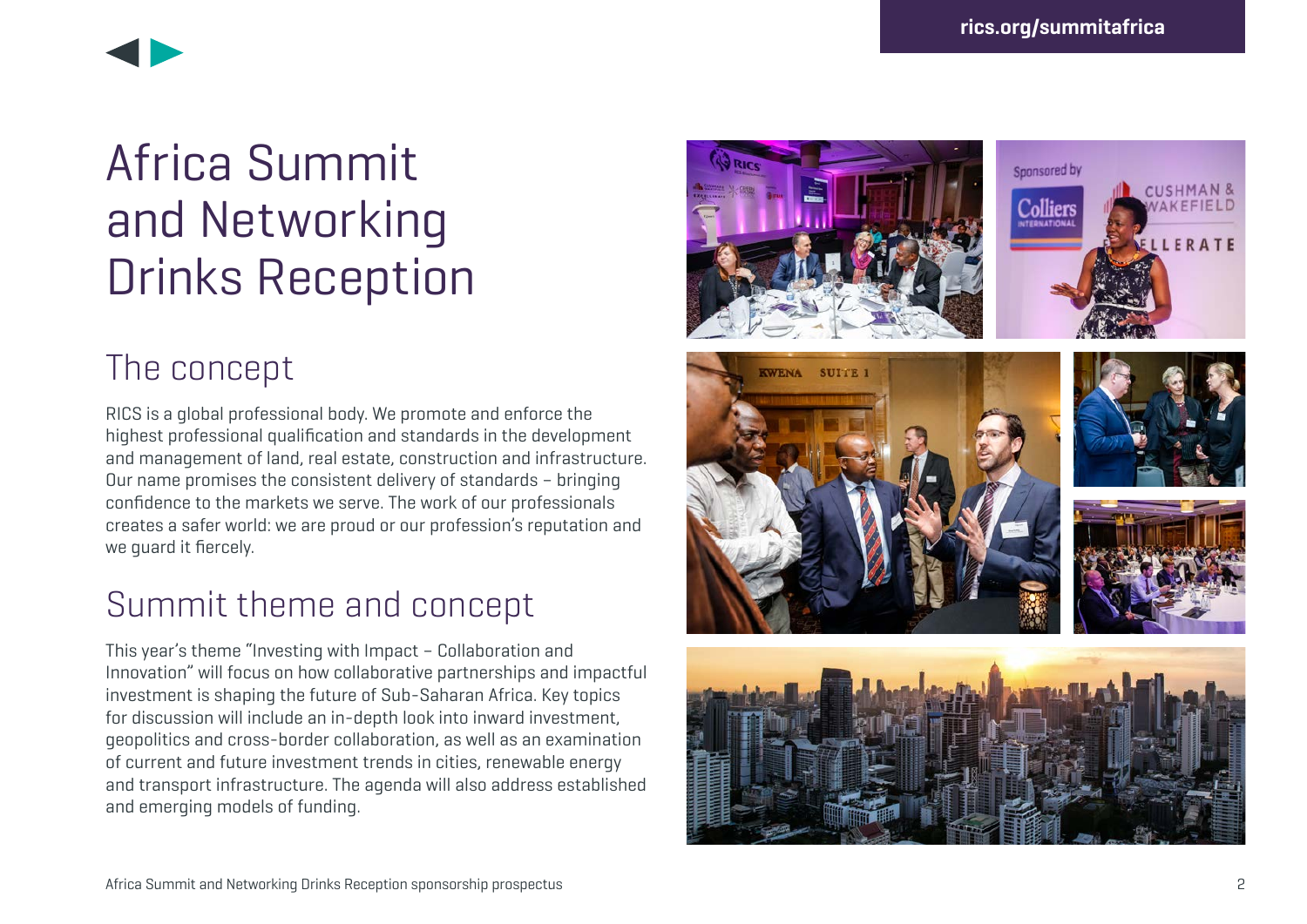

Attend to hear regional and international speakers address these pertinent subjects and explore possible collaborative and innovative strategies to push Africa forward as a global thought leader and influencer in the built environment.

Building on the successes of the last four Africa Summits, this year's event continues to be a collaboration of property institutions and associations across Africa, working together to accelerate the professionalism of the land, construction and property sectors throughout the continent. The Summit is designed for Presidents, Chairmen and CEOs, providing a forum where common goals and a shared vision can be created through consensus and discussion.

### The Summit format

A brief overview:

#### **Wednesday 29 May 2019**

Optional technical tour in the afternoon followed by the RICS Summit Africa Networking Drinks Reception in the evening.

#### **Thursday 30 May 2019**

The Summit will take place with networking intervals throughout the day.

Previous delegate testimonials -

"The Summit provided me with current knowledge from the leaders in the property industry in Africa along with invaluable networking opportunities with my professional peers" **Femi Rufus**, President of Rufus Commercial Property and Arbitration Inc.

"Stay ahead with African market trend analysis and make lasting professional connections at the RICS Summit"

**Akin Olawore**, President of Nigerian British Chamber of Commerce

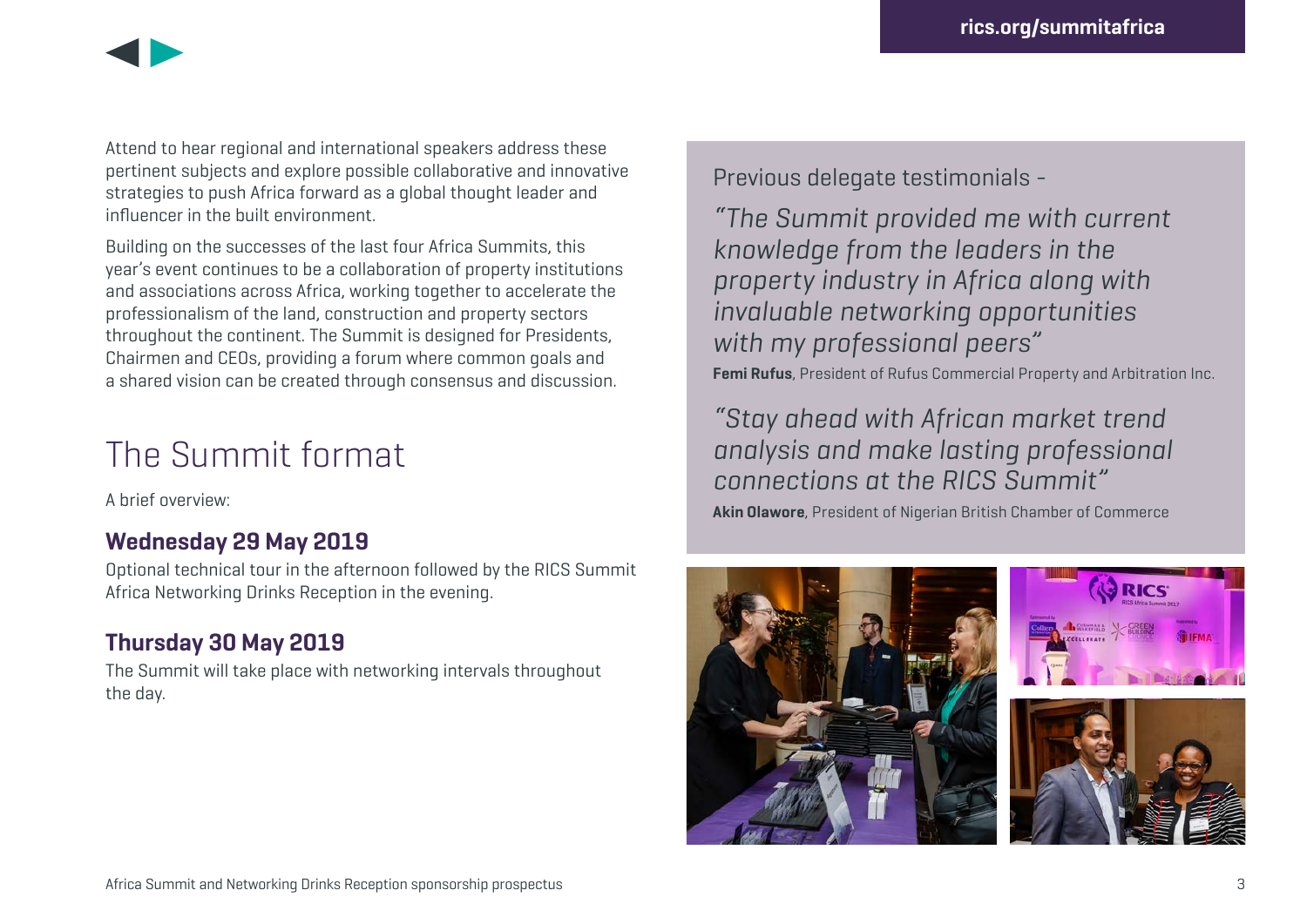

## Sponsorship benefits

By choosing to sponsor RICS' Africa Summit you will have access to a vast spectrum of benefits; it will demonstrate your high profile status in Africa and commitment to the Sub-Saharan market, with opportunities to network with leaders in the land, property and construction sector from across the continent. It is a prime setting to develop new business relationships and cement existing ones, whilst allowing you to profit from a clear association with RICS and RICS international standards. It gives you the opportunity to be part of the debate that takes the Sub-Saharan real estate market forward.

### Sponsor contacts

To book your sponsorship or for queries about potential sponsorship opportunities please contact:

TC Chetty **[tcchetty@rics.org](mailto:tcchetty@rics.org)** Billy Wilson **[bwilson@rics.org](mailto:bwilson@rics.org)** 

For further information visit **[rics.org/](http://rics.org/africa)summitafrica**



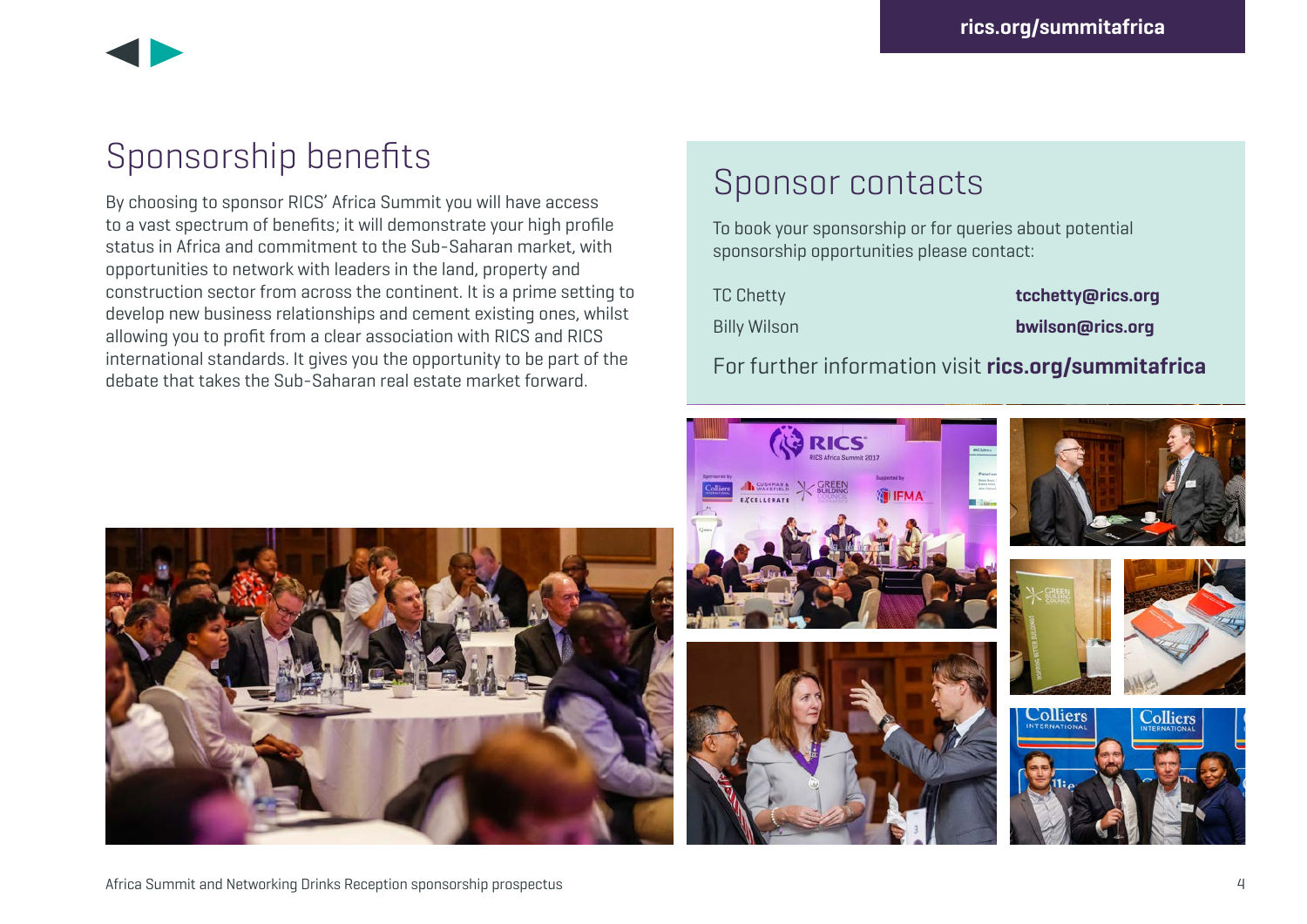

### Sponsorship opportunities

Organisations can choose from three tiers of sponsorship to suit their business development needs. These packages are designed to help organisations:

- **•** Raise brand profile with senior and regional real estate and built environment decision makers
- **•** Associate with RICS brand values
- **•** Establish brand sovereignty and thought leadership positioning through introductory speaking opportunities
- **•** Make new senior business contacts
- **•** Reinforce existing business relationships

There are also sponsorship opportunities at the Networking Drinks Reception – please enquire directly for details.

#### Gold Sponsor **ZAR 100,000**

- **•** Your company logo will be shown alongside the RICS logo on all pre-event marketing collateral and on-site RICS event materials which include;
- Event website registration portal
- Event website hosted on [rics.org](http://rics.org)  featuring your logo and hyper-link through to your website
- Logo on the physical stage set surround which will be visible throughout the conference
- Logo on the conference AV screens at key times during the event, including main conference holding slides
- Company profile featured on the conference App including your logo, advertising text, social media links and a downloadable advert or brochure
- Pop up banner(s)
- Event signage
- **•** Opportunity for a senior executive of your company to take part as a panellist in one of the conference live panel sessions (topic and availability dependant)
- **•** Right to use official 'RICS Sponsor' brand asset
- **•** Prime banner advert space on the homepage of the conference App with hyper-link to your website
- **•** Opportunity to include a gift or give-away at the registration desk
- **•** Prime exhibition space (3mx2m) outside the main conference room allowing you to showcase your company via a selfsupporting pop-up exhibition stand
- **•** Your company named as a sponsor by the conference chairman in both opening and closing remarks and via push notifications on the conference App
- **• Six** delegate passes to the conference
- **• Six** delegate passes for the evening drinks
- **•** Prime location for the six guests on VIP tables at the evening drinks.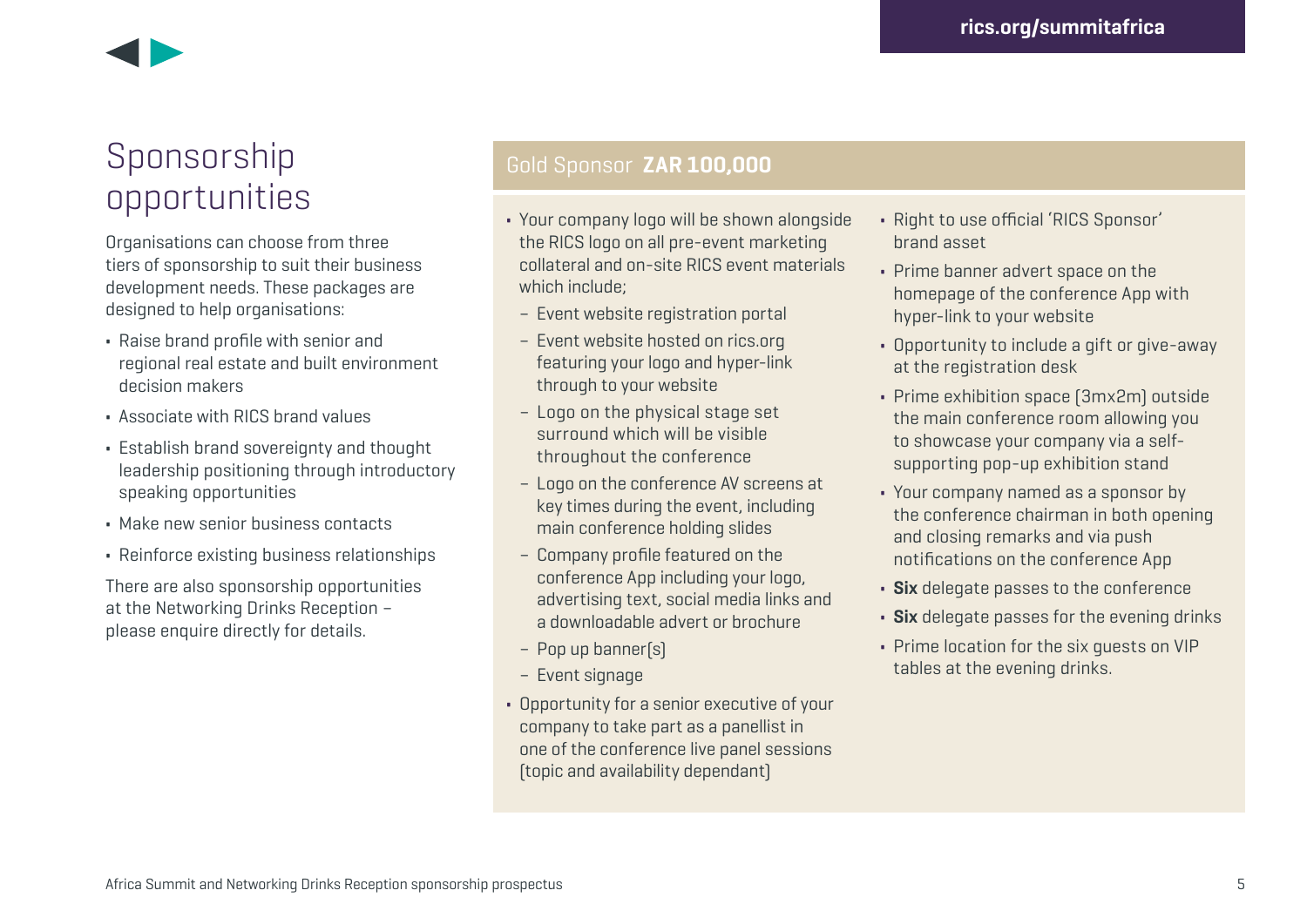#### Silver Sponsor **ZAR 70,000**

- **•** Your company logo will be shown alongside the RICS logo on all pre-event marketing collateral and on-site RICS event materials which include;
- Event website registration portal
- Event website hosted on [rics.org](http://rics.org) featuring your logo and hyperlink through to your website
- Logo on the conference AV screens at key times during the event, including main conference holding slides
- Company profile featured on the conference App including your logo, advertising text, social media links and a downloadable advert or brochure
- Pop up banner(s)
- Event signage
- **•** Right to use official 'RICS Sponsor' brand asset
- **•** Banner advert space on the homepage of the conference App with hyper-link to your website
- **•** Opportunity to include a gift or give-away at the registration desk
- **•** Prime exhibition space (3mx2m) outside the main conference room allowing you to showcase your company via a selfsupporting pop-up exhibition stand
- **•** Your company named as a sponsor by the conference chairman in both opening and closing remarks and via push notifications on the conference App
- **• Three** delegate passes to the conference
- **• Three** delegate passes for the evening networking drinks reception
- **•** Prime location for the three guests on VIP tables at the evening networking drinks reception.

#### Summit exhibitor **ZAR 40,000**

- **•** Company profile featured on the conference App including your logo, advertising text, social media links and a downloadable advert or brochure
- **•** Opportunity to include a gift or give-away at the registration desk
- **•** Exhibition space (3mx2m) outside the main conference room allowing you to showcase your company via a selfsupporting pop-up exhibition stand
- **•** Your company to be named as an exhibitor by the conference chairman in both opening and closing remarks and via push notifications on the conference App
- **• Two** delegate passes to the conference.